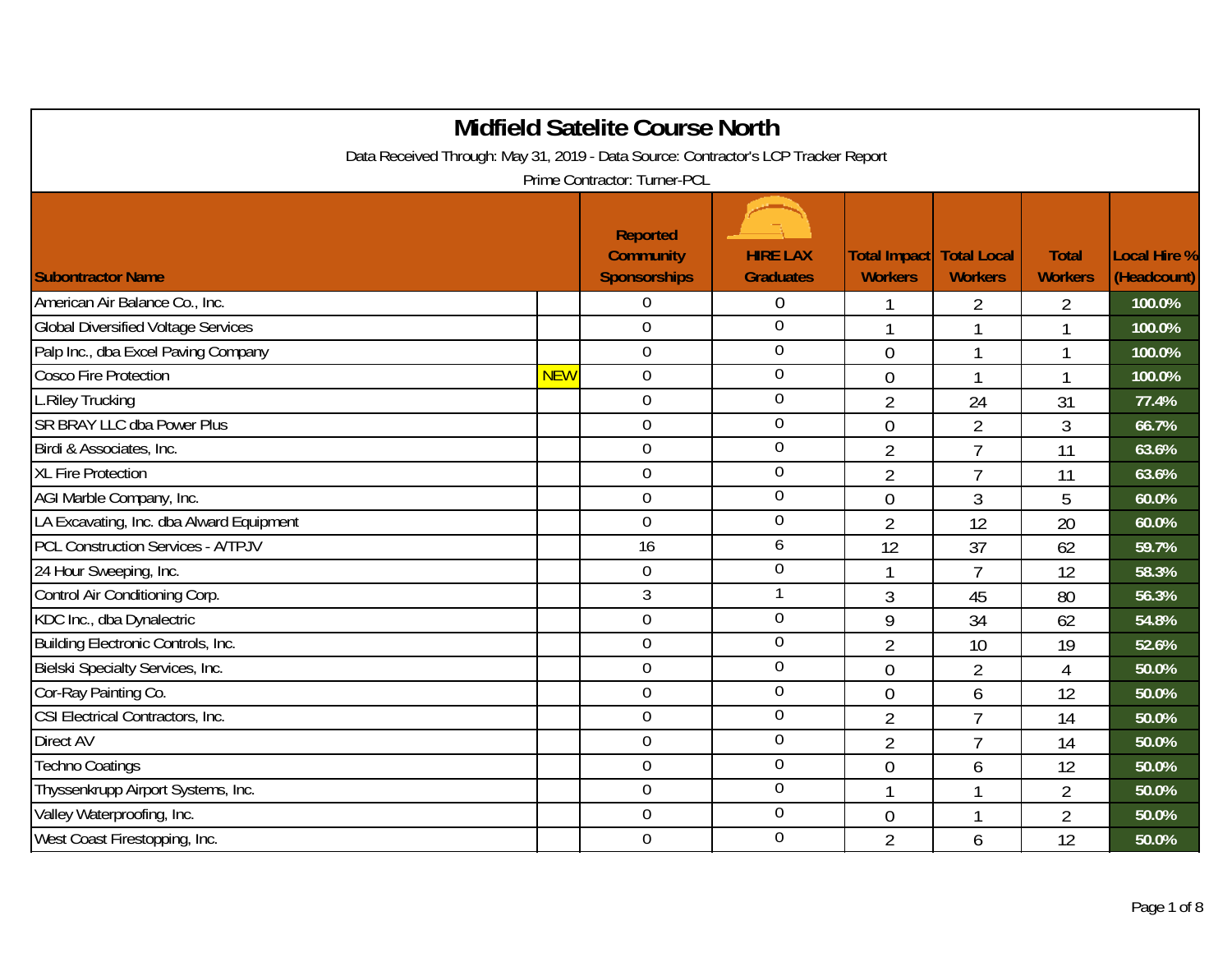| <b>Midfield Satelite Course North</b><br>Data Received Through: May 31, 2019 - Data Source: Contractor's LCP Tracker Report<br>Prime Contractor: Turner-PCL |  |                                                            |                                     |                                       |                                      |                                |                             |  |
|-------------------------------------------------------------------------------------------------------------------------------------------------------------|--|------------------------------------------------------------|-------------------------------------|---------------------------------------|--------------------------------------|--------------------------------|-----------------------------|--|
| <b>Subontractor Name</b>                                                                                                                                    |  | <b>Reported</b><br><b>Community</b><br><b>Sponsorships</b> | <b>HIRE LAX</b><br><b>Graduates</b> | <b>Total Impact</b><br><b>Workers</b> | <b>Total Local</b><br><b>Workers</b> | <b>Total</b><br><b>Workers</b> | Local Hire %<br>(Headcount) |  |
| Safe Scaffolding                                                                                                                                            |  | $\overline{0}$                                             | $\mathbf 0$                         | 5                                     | 12                                   | 25                             | 48.0%                       |  |
| <b>SE Pipeline Construction</b>                                                                                                                             |  | $\mathbf 0$                                                | $\overline{0}$                      | $\overline{2}$                        | 9                                    | 19                             | 47.4%                       |  |
| <b>Glow Electric</b>                                                                                                                                        |  | $\mathbf 0$                                                | $\mathbf 0$                         | $\mathfrak{Z}$                        | 6                                    | 13                             | 46.2%                       |  |
| GEC <sub>2</sub>                                                                                                                                            |  | $\mathbf 0$                                                | $\boldsymbol{0}$                    | 9                                     | 41                                   | 92                             | 44.6%                       |  |
| Zolnay Insulation, Inc.                                                                                                                                     |  | $\mathbf 0$                                                | $\overline{0}$                      | $\overline{0}$                        | 8                                    | 18                             | 44.4%                       |  |
| TeraBand Technologies, Inc.                                                                                                                                 |  | $\mathbf{1}$                                               |                                     | $\mathfrak{Z}$                        | 18                                   | 41                             | 43.9%                       |  |
| California Earth Transport, Inc.                                                                                                                            |  | $\mathbf 0$                                                | $\mathbf 0$                         | 13                                    | 69                                   | 158                            | 43.7%                       |  |
| Alameda Construction Services, Inc.                                                                                                                         |  | $\mathbf 0$                                                | $\mathbf 0$                         | $\mathfrak{Z}$                        | 9                                    | 21                             | 42.9%                       |  |
| Courtney Inc.                                                                                                                                               |  | $\mathbf 0$                                                | $\boldsymbol{0}$                    | $\overline{0}$                        | 3                                    | 7                              | 42.9%                       |  |
| Borbon, Inc.                                                                                                                                                |  | $\overline{0}$                                             | $\overline{0}$                      | $\overline{4}$                        | 18                                   | 44                             | 40.9%                       |  |
| ISEC, Inc.                                                                                                                                                  |  | $\mathbf 0$                                                | $\mathbf 0$                         | 9                                     | 36                                   | 88                             | 40.9%                       |  |
| Alert Insulation Co., Inc.                                                                                                                                  |  | $\overline{0}$                                             | $\mathbf 0$                         | $\mathbf{1}$                          | 8                                    | 20                             | 40.0%                       |  |
| Conti Corporation                                                                                                                                           |  | $\mathbf 0$                                                | $\mathbf 0$                         | $\theta$                              | 6                                    | 15                             | 40.0%                       |  |
| PCL Construction B- Tunnel/Concrete                                                                                                                         |  | $\mathbf 0$                                                | $\boldsymbol{0}$                    | $\mathfrak{Z}$                        | 10                                   | 25                             | 40.0%                       |  |
| <b>Comet Electric</b>                                                                                                                                       |  | $\mathbf 0$                                                | $\mathbf 0$                         | $\mathbf{1}$                          | 15                                   | 38                             | 39.5%                       |  |
| Helix Electric, Inc.                                                                                                                                        |  | $\mathbf{1}$                                               | 1                                   | 16                                    | 96                                   | 246                            | 39.0%                       |  |
| San-Mar Construction Co., Inc.                                                                                                                              |  | 3                                                          | $\mathbf 0$                         | $\overline{4}$                        | 35                                   | 90                             | 38.9%                       |  |
| Coast Insulation Contractor, Inc. dba Coast Building Products                                                                                               |  | $\mathbf 0$                                                | $\mathbf 0$                         | $\theta$                              | 5                                    | 13                             | 38.5%                       |  |
| Infinity Drywall Contracting, Inc.                                                                                                                          |  | $\mathbf{1}$                                               | $\mathbf{1}$                        | $\overline{0}$                        | 5                                    | 13                             | 38.5%                       |  |
| Environmental Construction Group, Inc.                                                                                                                      |  | $\boldsymbol{0}$                                           | $\overline{0}$                      | $\mathbf{1}$                          | 11                                   | 29                             | 37.9%                       |  |
| <b>Top End Constructors</b>                                                                                                                                 |  | $\overline{0}$                                             | $\mathbf 0$                         | $\overline{0}$                        | 11                                   | 29                             | 37.9%                       |  |
| Rosendin Electric Inc                                                                                                                                       |  | $\overline{0}$                                             | $\mathbf 0$                         | $\overline{1}$                        | 3                                    | 8                              | 37.5%                       |  |
| <b>Taft Electric Company</b>                                                                                                                                |  | $\boldsymbol{0}$                                           | $\mathbf 0$                         | $\overline{7}$                        | 18                                   | 48                             | 37.5%                       |  |
| Blue Iron Foundations & Shoring LLC                                                                                                                         |  | $\overline{0}$                                             | $\mathbf 0$                         | $\overline{2}$                        | $\overline{4}$                       | 11                             | 36.4%                       |  |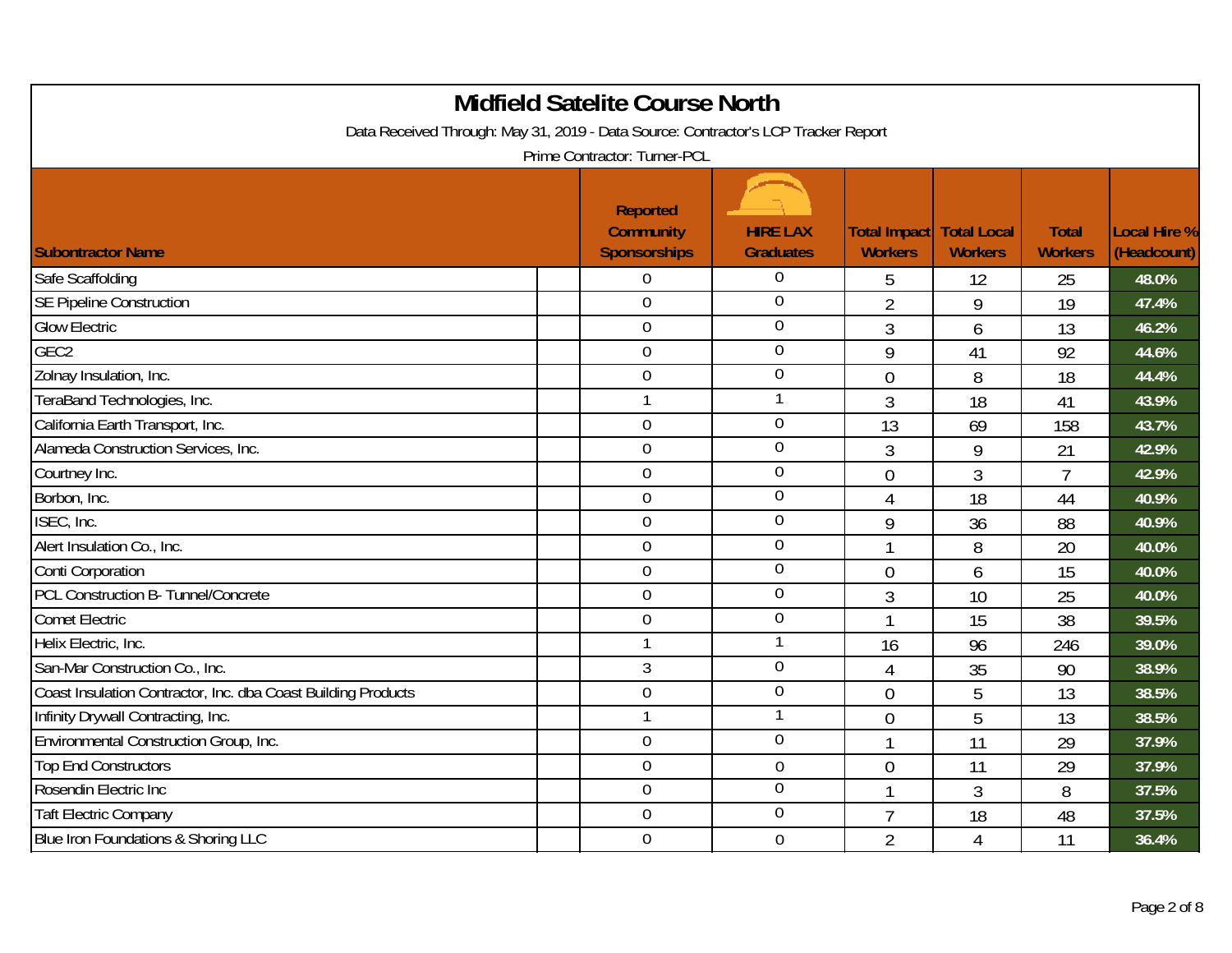| <b>Midfield Satelite Course North</b><br>Data Received Through: May 31, 2019 - Data Source: Contractor's LCP Tracker Report<br>Prime Contractor: Turner-PCL |                                                            |                                     |                                       |                                      |                                |                             |  |  |  |
|-------------------------------------------------------------------------------------------------------------------------------------------------------------|------------------------------------------------------------|-------------------------------------|---------------------------------------|--------------------------------------|--------------------------------|-----------------------------|--|--|--|
| <b>Subontractor Name</b>                                                                                                                                    | <b>Reported</b><br><b>Community</b><br><b>Sponsorships</b> | <b>HIRE LAX</b><br><b>Graduates</b> | <b>Total Impact</b><br><b>Workers</b> | <b>Total Local</b><br><b>Workers</b> | <b>Total</b><br><b>Workers</b> | Local Hire %<br>(Headcount) |  |  |  |
| <b>Clevland Marble LP</b>                                                                                                                                   | $\boldsymbol{0}$                                           | $\mathbf 0$                         | $\overline{0}$                        | 4                                    | 11                             | 36.4%                       |  |  |  |
| Diversified Production Services, Inc.                                                                                                                       | $\overline{0}$                                             | $\overline{0}$                      | $\overline{2}$                        | 4                                    | 11                             | 36.4%                       |  |  |  |
| South Coast Specialty Construction                                                                                                                          | $\boldsymbol{0}$                                           | $\mathbf 0$                         | $\theta$                              | 4                                    | 11                             | 36.4%                       |  |  |  |
| <b>Tahlequah Steel</b>                                                                                                                                      | $\overline{0}$                                             | $\overline{0}$                      | 5                                     | 18                                   | 50                             | 36.0%                       |  |  |  |
| Vellutini Corp dba Royal Electric Company                                                                                                                   | $\overline{0}$                                             | $\overline{0}$                      |                                       | 10                                   | 28                             | 35.7%                       |  |  |  |
| Murrco Construction, Inc.                                                                                                                                   | $\overline{2}$                                             | $\mathbf 0$                         | 3                                     | 16                                   | 45                             | 35.6%                       |  |  |  |
| Steve Bubalo Construction Co.                                                                                                                               | $\overline{2}$                                             | $\boldsymbol{0}$                    | $\overline{4}$                        | 12                                   | 34                             | 35.3%                       |  |  |  |
| Martinez Steel Corporation                                                                                                                                  | $\overline{0}$                                             | $\mathbf 0$                         | $\mathbf{1}$                          | 28                                   | 80                             | 35.0%                       |  |  |  |
| R&R Masonry, Inc.                                                                                                                                           | $\mathbf 0$                                                | $\mathbf 0$                         | -1                                    | 9                                    | 26                             | 34.6%                       |  |  |  |
| RJ&J Construction, Inc.                                                                                                                                     | $\mathbf 0$                                                | $\boldsymbol{0}$                    | 3                                     | 10                                   | 29                             | 34.5%                       |  |  |  |
| NorthStar Contracting Group, Inc.                                                                                                                           | $\overline{0}$                                             | $\overline{0}$                      | $\mathbf 0$                           | 12                                   | 35                             | 34.3%                       |  |  |  |
| Saddleback Waterproofing                                                                                                                                    | $\mathbf 0$                                                | $\mathbf 0$                         | $\overline{2}$                        | 12                                   | 35                             | 34.3%                       |  |  |  |
| Anning-Johnson Company                                                                                                                                      | $\mathbf{1}$                                               | $\boldsymbol{0}$                    | 5                                     | 17                                   | 50                             | 34.0%                       |  |  |  |
| Penhall Company                                                                                                                                             | $\overline{0}$                                             | $\mathbf 0$                         | $\overline{2}$                        | 21                                   | 62                             | 33.9%                       |  |  |  |
| Corradini Corp                                                                                                                                              | $\mathbf 0$                                                | $\mathbf 0$                         | -1                                    | 4                                    | 12                             | 33.3%                       |  |  |  |
| <b>Farwest Insulation Contracting</b>                                                                                                                       | $\mathbf 0$                                                | $\boldsymbol{0}$                    | $\overline{2}$                        | 3                                    | 9                              | 33.3%                       |  |  |  |
| <b>Granite Construction Company</b>                                                                                                                         | $\overline{4}$                                             | 1                                   | 24                                    | 104                                  | 312                            | 33.3%                       |  |  |  |
| McDonough Construction Rentals, Inc.                                                                                                                        | $\mathbf 0$                                                | $\mathbf 0$                         | $\overline{0}$                        | 6                                    | 18                             | 33.3%                       |  |  |  |
| Northwest Excavating, Inc.                                                                                                                                  | $\overline{0}$                                             | $\mathbf 0$                         | $\overline{0}$                        | 1                                    | 3                              | 33.3%                       |  |  |  |
| Pan-Pacific Mechanical                                                                                                                                      | $\mathbf 0$                                                | $\mathbf 0$                         | $\theta$                              | $\overline{1}$                       | 21                             | 33.3%                       |  |  |  |
| Upland Contracting, Inc.                                                                                                                                    | $\mathbf 0$                                                | $\mathbf 0$                         | $\overline{0}$                        | $\overline{2}$                       | 6                              | 33.3%                       |  |  |  |
| Best Contracting Services, Inc.                                                                                                                             | $\mathbf 0$                                                | $\boldsymbol{0}$                    | 8                                     | 53                                   | 161                            | 32.9%                       |  |  |  |
| Gonsalves & Santucci dba Conco                                                                                                                              | 3                                                          | 1                                   | 14                                    | 109                                  | 332                            | 32.8%                       |  |  |  |
| <b>Concrete Coring Company</b>                                                                                                                              | $\mathbf 0$                                                | $\overline{0}$                      |                                       | $\overline{7}$                       | 22                             | 31.8%                       |  |  |  |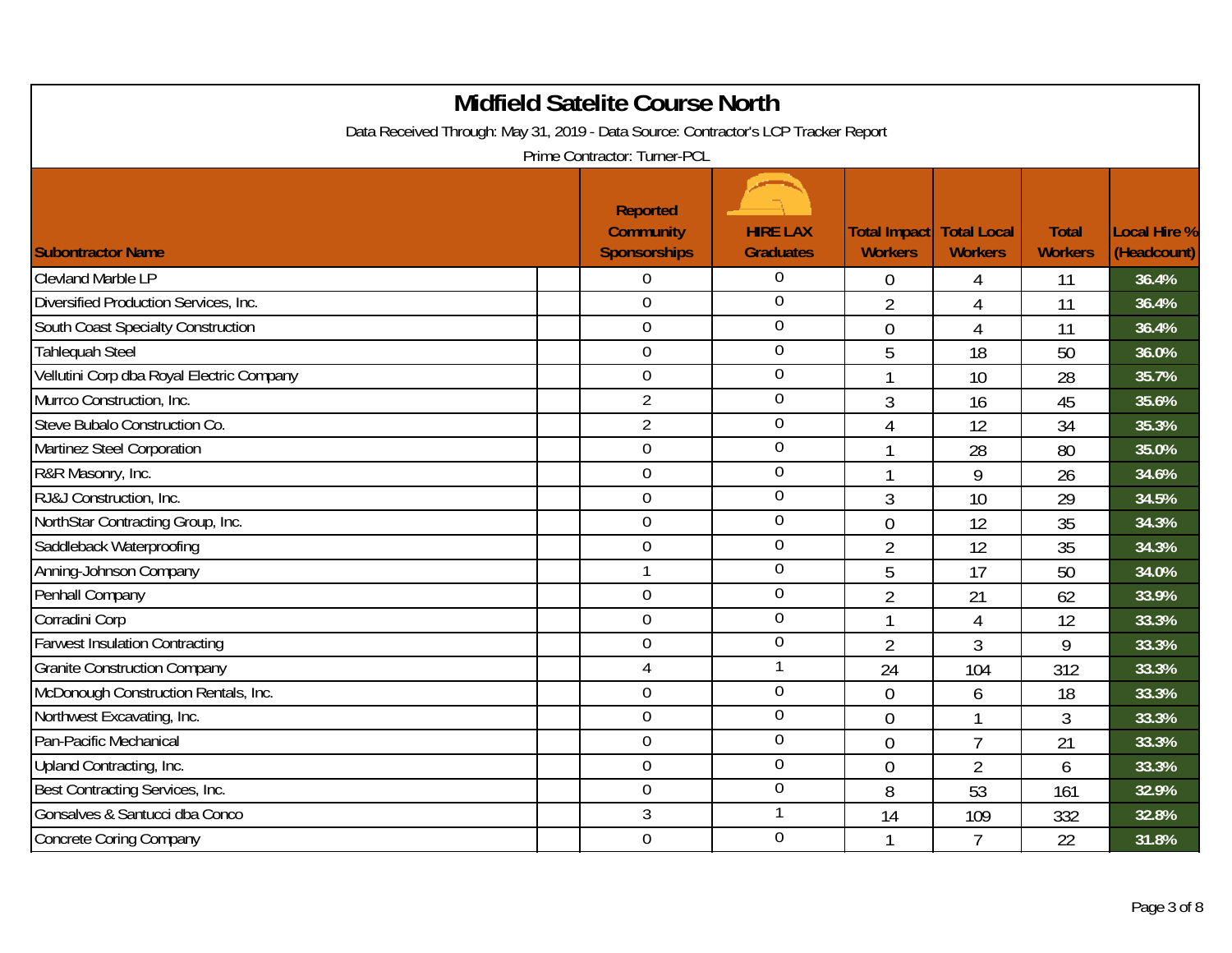| <b>Midfield Satelite Course North</b><br>Data Received Through: May 31, 2019 - Data Source: Contractor's LCP Tracker Report<br>Prime Contractor: Turner-PCL |  |                                                            |                                     |                                |                                      |                                |                                    |  |  |
|-------------------------------------------------------------------------------------------------------------------------------------------------------------|--|------------------------------------------------------------|-------------------------------------|--------------------------------|--------------------------------------|--------------------------------|------------------------------------|--|--|
| <b>Subontractor Name</b>                                                                                                                                    |  | <b>Reported</b><br><b>Community</b><br><b>Sponsorships</b> | <b>HIRE LAX</b><br><b>Graduates</b> | Total Impact<br><b>Workers</b> | <b>Total Local</b><br><b>Workers</b> | <b>Total</b><br><b>Workers</b> | <b>Local Hire %</b><br>(Headcount) |  |  |
| Malcolm Drilling Co., Inc.                                                                                                                                  |  | 0                                                          | $\Omega$                            | 4                              | 20                                   | 63                             | 31.7%                              |  |  |
| Premier Tile & Marble                                                                                                                                       |  | $\mathbf 0$                                                | $\mathbf 0$                         | $\mathbf{1}$                   | 10                                   | 32                             | 31.3%                              |  |  |
| McGuire Contracting, Inc.                                                                                                                                   |  | $\overline{2}$                                             | $\mathbf{1}$                        | 8                              | 62                                   | 200                            | 31.0%                              |  |  |
| Crown Fence Co.                                                                                                                                             |  | $\mathbf 0$                                                | $\overline{0}$                      | $\mathbf{1}$                   | 13                                   | 42                             | 31.0%                              |  |  |
| Cowelco                                                                                                                                                     |  | $\mathbf{1}$                                               | $\overline{0}$                      | $\overline{2}$                 | 8                                    | 26                             | 30.8%                              |  |  |
| <b>Wolverine Fire Protection Co</b>                                                                                                                         |  | 4                                                          | $\overline{4}$                      | 6                              | 16                                   | 52                             | 30.8%                              |  |  |
| Bagatelos Glass Systems, Inc.                                                                                                                               |  | 3                                                          | $\mathbf 1$                         | $\mathbf{1}$                   | 13                                   | 43                             | 30.2%                              |  |  |
| Otis Elevator Company                                                                                                                                       |  | $\overline{0}$                                             | $\overline{0}$                      | 4                              | 29                                   | 96                             | 30.2%                              |  |  |
| Mike Zarp, Inc.                                                                                                                                             |  | $\boldsymbol{0}$                                           | $\overline{0}$                      | 3                              | 12                                   | 40                             | 30.0%                              |  |  |
| Gerdau Reinforcing Steel                                                                                                                                    |  | $\overline{4}$                                             | $\overline{0}$                      | 9                              | 46                                   | 154                            | 29.9%                              |  |  |
| <b>Griffith Company</b>                                                                                                                                     |  | $\overline{2}$                                             | $\overline{0}$                      | 12                             | 58                                   | 196                            | 29.6%                              |  |  |
| Muhlhauser Steel, Inc.                                                                                                                                      |  | $\overline{0}$                                             | $\mathbf 0$                         | $\overline{2}$                 | 15                                   | 51                             | 29.4%                              |  |  |
| LNA Concrete Structures, Inc.                                                                                                                               |  | $\mathbf 0$                                                | $\overline{0}$                      | $\overline{2}$                 | $\overline{7}$                       | 24                             | 29.2%                              |  |  |
| Karcher Interiors Systems, Inc.                                                                                                                             |  | $\overline{2}$                                             | 1                                   | $\mathbf{1}$                   | 4                                    | 14                             | 28.6%                              |  |  |
| Machado & Sons Construction, Inc.                                                                                                                           |  | $\mathbf 0$                                                | $\mathbf 0$                         | $\mathbf{1}$                   | $\overline{2}$                       | $\overline{7}$                 | 28.6%                              |  |  |
| Sequoia Consultants Inc                                                                                                                                     |  | $\overline{0}$                                             | $\mathbf 0$                         | $\overline{0}$                 | $\overline{2}$                       | $\overline{7}$                 | 28.6%                              |  |  |
| Southwest Steel of California, Inc.                                                                                                                         |  | $\mathbf 0$                                                | $\overline{0}$                      | $\mathbf{1}$                   | 16                                   | 57                             | 28.1%                              |  |  |
| Performance Contracting, Inc.                                                                                                                               |  | $\mathbf 0$                                                | $\boldsymbol{0}$                    | 25                             | 77                                   | 275                            | 28.0%                              |  |  |
| <b>NOR-CAL Pipeline Services</b>                                                                                                                            |  | $\overline{0}$                                             | $\mathbf 0$                         | $\overline{2}$                 | 15                                   | 55                             | 27.3%                              |  |  |
| <b>Shoring Engineers</b>                                                                                                                                    |  | $\boldsymbol{0}$                                           | $\mathbf 0$                         | 4                              | 37                                   | 137                            | 27.0%                              |  |  |
| Crown Corr, Inc.                                                                                                                                            |  | $\mathbf 0$                                                | $\mathbf 0$                         | $\overline{2}$                 | 8                                    | 31                             | 25.8%                              |  |  |
| Limbach Company LC                                                                                                                                          |  | $\overline{0}$                                             | $\mathbf 0$                         | 6                              | 31                                   | 123                            | 25.2%                              |  |  |
| A Power Sweeping, Inc.                                                                                                                                      |  | $\boldsymbol{0}$                                           | $\mathbf 0$                         | $\overline{0}$                 | $\mathbf{1}$                         | $\overline{4}$                 | 25.0%                              |  |  |
| <b>Applied Engineering Concepts</b>                                                                                                                         |  | $\mathbf 0$                                                | $\overline{0}$                      | $\overline{0}$                 | $\overline{2}$                       | 8                              | 25.0%                              |  |  |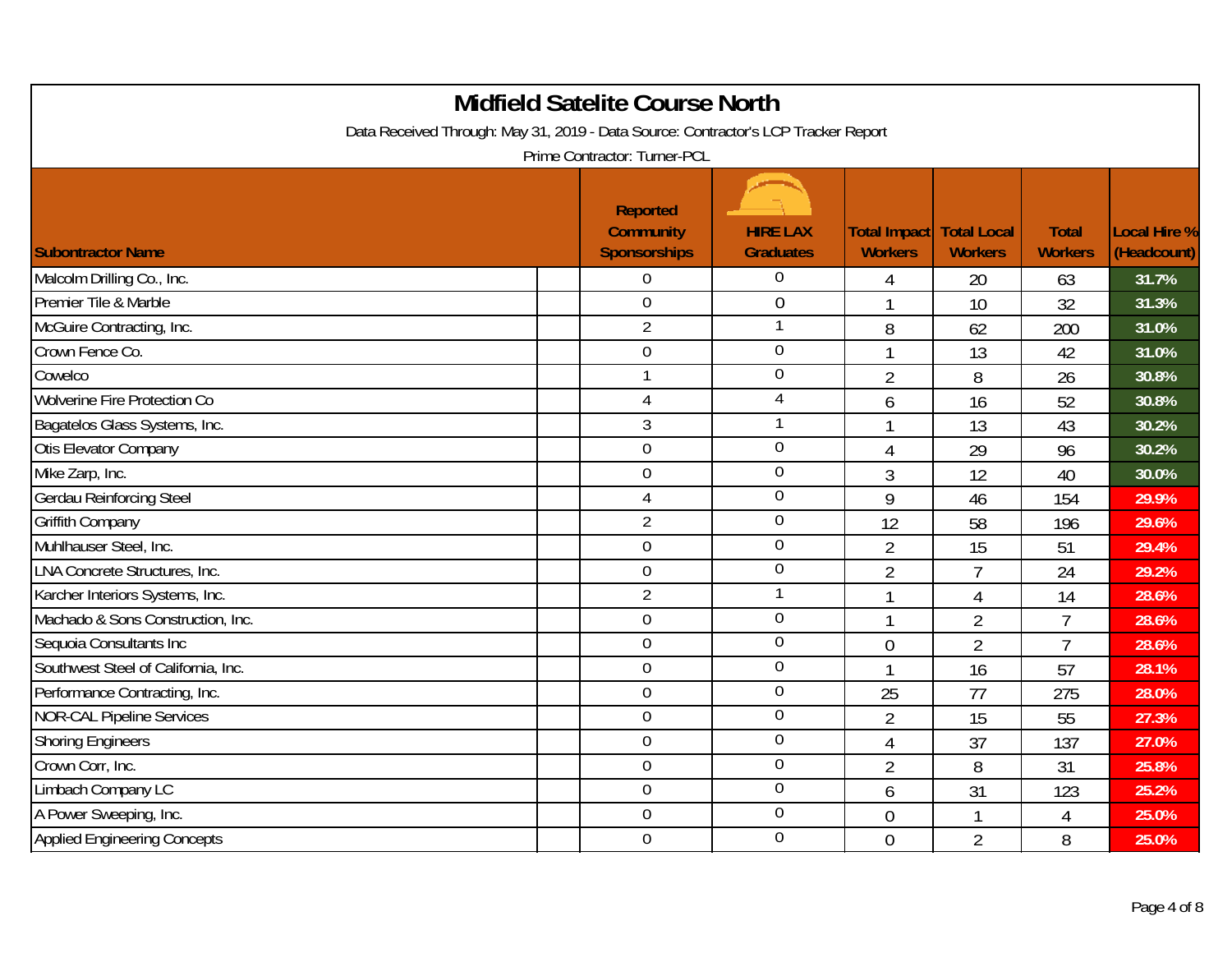| <b>Midfield Satelite Course North</b><br>Data Received Through: May 31, 2019 - Data Source: Contractor's LCP Tracker Report<br>Prime Contractor: Turner-PCL |  |                                                            |                                     |                                |                                      |                                |                                    |  |  |
|-------------------------------------------------------------------------------------------------------------------------------------------------------------|--|------------------------------------------------------------|-------------------------------------|--------------------------------|--------------------------------------|--------------------------------|------------------------------------|--|--|
| <b>Subontractor Name</b>                                                                                                                                    |  | <b>Reported</b><br><b>Community</b><br><b>Sponsorships</b> | <b>HIRE LAX</b><br><b>Graduates</b> | Total Impact<br><b>Workers</b> | <b>Total Local</b><br><b>Workers</b> | <b>Total</b><br><b>Workers</b> | <b>Local Hire %</b><br>(Headcount) |  |  |
| Karcher Insulation, Inc.                                                                                                                                    |  | 0                                                          | $\Omega$                            | 1                              | 1                                    | 4                              | 25.0%                              |  |  |
| Kellar Sweeping, Inc.                                                                                                                                       |  | $\overline{0}$                                             | $\overline{0}$                      | $\overline{0}$                 | $\mathbf{1}$                         | $\overline{4}$                 | 25.0%                              |  |  |
| KM3N-B dba Terra-Petra                                                                                                                                      |  | $\mathbf 0$                                                | $\theta$                            | $\overline{0}$                 | $\mathbf{1}$                         | $\overline{4}$                 | 25.0%                              |  |  |
| <b>PG Cutting Services</b>                                                                                                                                  |  | 1                                                          | $\overline{0}$                      | $\overline{0}$                 | $\overline{2}$                       | 8                              | 25.0%                              |  |  |
| Silverado Tile and Stone, Inc.                                                                                                                              |  | $\overline{0}$                                             | $\overline{0}$                      | $\overline{0}$                 | $\overline{2}$                       | 8                              | 25.0%                              |  |  |
| Throop Lightweight Fill, Inc.                                                                                                                               |  | $\mathbf 0$                                                | $\mathbf 0$                         | $\overline{0}$                 | $\mathbf{1}$                         | $\overline{4}$                 | 25.0%                              |  |  |
| Traffic Management, Inc.                                                                                                                                    |  | 0                                                          | $\theta$                            | $\overline{0}$                 | 5                                    | 20                             | 25.0%                              |  |  |
| W.A. Rasic Construction Company, Inc.                                                                                                                       |  | $\overline{0}$                                             | $\overline{0}$                      | $\overline{0}$                 | $\overline{2}$                       | 8                              | 25.0%                              |  |  |
| Allied Steel Co., Inc.                                                                                                                                      |  | 1                                                          |                                     | 4                              | 19                                   | 77                             | 24.7%                              |  |  |
| <b>Brady Company</b>                                                                                                                                        |  | 0                                                          | $\overline{0}$                      | $\mathbf{1}$                   | $\overline{7}$                       | 29                             | 24.1%                              |  |  |
| Merli Concrete Pumping                                                                                                                                      |  | $\overline{0}$                                             | $\overline{0}$                      | $\overline{0}$                 | $\overline{4}$                       | 17                             | 23.5%                              |  |  |
| <b>Schuff Steel</b>                                                                                                                                         |  | 4                                                          | $\overline{1}$                      | 9                              | 45                                   | 197                            | 22.8%                              |  |  |
| Signature Flooring, Inc.                                                                                                                                    |  | 0                                                          | $\overline{0}$                      | $\overline{0}$                 | 5                                    | 22                             | 22.7%                              |  |  |
| Orange County Plastering Company                                                                                                                            |  | 1                                                          | 1                                   | 5                              | 11                                   | 51                             | 21.6%                              |  |  |
| Bryton Engineering & Grading, Inc. dba Premiere                                                                                                             |  | $\mathbf 0$                                                | $\theta$                            | 1                              | 6                                    | 28                             | 21.4%                              |  |  |
| Conco Pumping, Inc.                                                                                                                                         |  | 1                                                          | $\overline{0}$                      | $\mathbf{1}$                   | 6                                    | 28                             | 21.4%                              |  |  |
| Blois Construction, Inc.                                                                                                                                    |  | $\overline{2}$                                             | $\mathbf 1$                         | $\overline{2}$                 | 10                                   | 48                             | 20.8%                              |  |  |
| Air Conditioning Control Systems, Inc.                                                                                                                      |  | $\overline{0}$                                             | $\theta$                            | $\overline{0}$                 | $\mathbf{1}$                         | 5                              | 20.0%                              |  |  |
| Bill Carr Surveys, Inc.                                                                                                                                     |  | $\overline{0}$                                             | $\overline{0}$                      | $\overline{0}$                 | $\mathbf{1}$                         | 5                              | 20.0%                              |  |  |
| GeoDesign, Inc.                                                                                                                                             |  | $0\,$                                                      | $\overline{0}$                      | $\overline{2}$                 | 3                                    | 15                             | 20.0%                              |  |  |
| Martin Bros./Marcowall, Inc.                                                                                                                                |  | 0                                                          | $\theta$                            | $\mathbf{1}$                   | $\overline{2}$                       | 10                             | 20.0%                              |  |  |
| Nold's Equipment                                                                                                                                            |  | $\overline{0}$                                             | $\mathbf 0$                         | $\mathbf{1}$                   | $\mathbf{1}$                         | 5                              | 20.0%                              |  |  |
| Rouch Rebar, Inc.                                                                                                                                           |  | $\boldsymbol{0}$                                           | $\theta$                            | $\overline{0}$                 | $\mathbf{1}$                         | 5                              | 20.0%                              |  |  |
| TechCorr USA Management, LLC                                                                                                                                |  | $\overline{0}$                                             | $\overline{0}$                      | $\overline{0}$                 | $\mathbf{1}$                         | 5                              | 20.0%                              |  |  |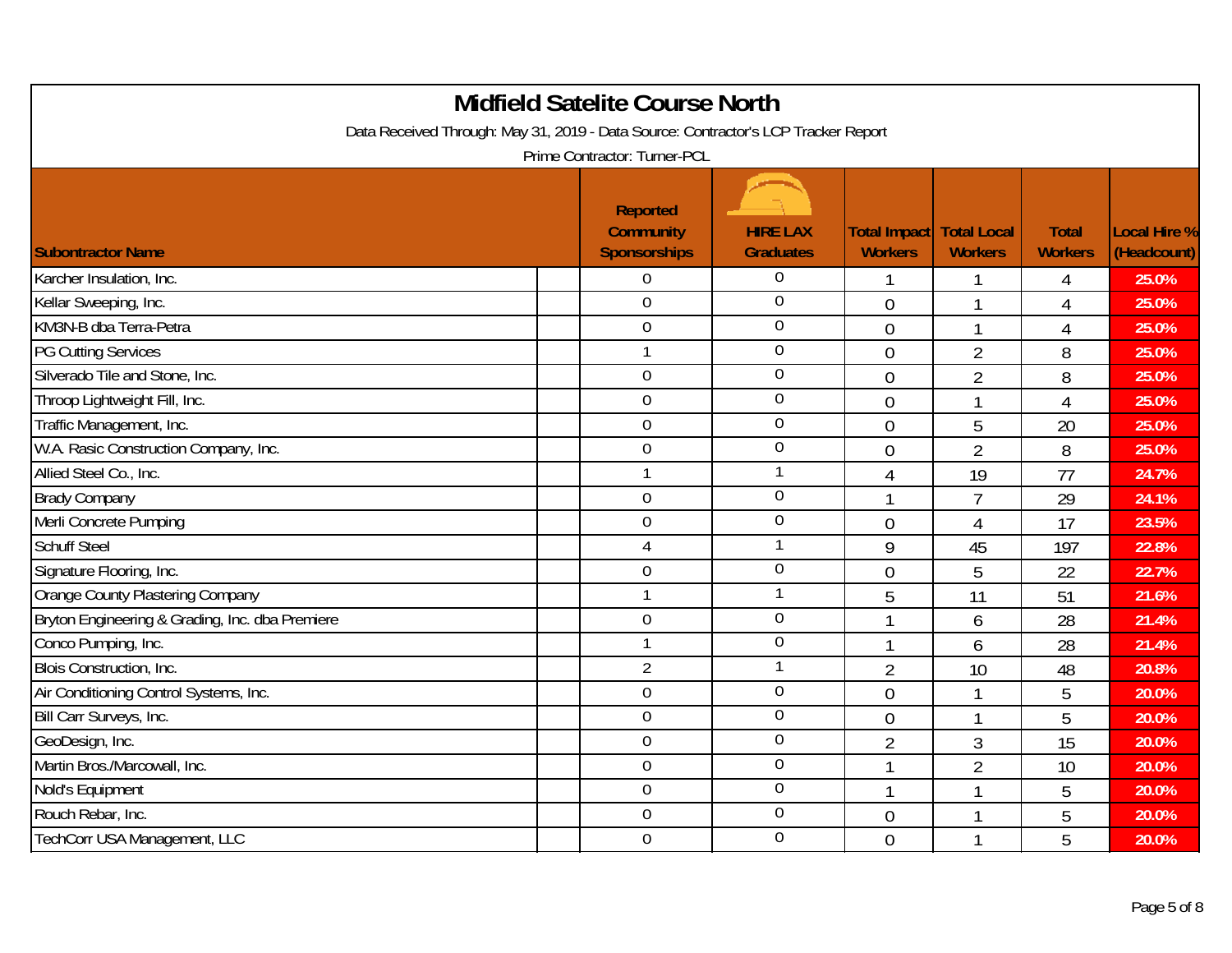| <b>Midfield Satelite Course North</b><br>Data Received Through: May 31, 2019 - Data Source: Contractor's LCP Tracker Report<br>Prime Contractor: Turner-PCL |                                                            |                                     |                                                     |                |                                |                                    |  |  |  |
|-------------------------------------------------------------------------------------------------------------------------------------------------------------|------------------------------------------------------------|-------------------------------------|-----------------------------------------------------|----------------|--------------------------------|------------------------------------|--|--|--|
| <b>Subontractor Name</b>                                                                                                                                    | <b>Reported</b><br><b>Community</b><br><b>Sponsorships</b> | <b>HIRE LAX</b><br><b>Graduates</b> | <b>Total Impact   Total Local</b><br><b>Workers</b> | <b>Workers</b> | <b>Total</b><br><b>Workers</b> | <b>Local Hire %</b><br>(Headcount) |  |  |  |
| Sign Age Identity Systems, Inc.                                                                                                                             | 0                                                          | $\overline{0}$                      | $\overline{0}$                                      | $\overline{2}$ | 11                             | 18.2%                              |  |  |  |
| Bigge Crane and Rigging Co.                                                                                                                                 | $\overline{0}$                                             | $\overline{0}$                      | $\overline{2}$                                      | 3              | 17                             | 17.6%                              |  |  |  |
| Vertical Access, Inc.                                                                                                                                       | $\mathbf 0$                                                | $\boldsymbol{0}$                    | $\mathbf{1}$                                        | 9              | 51                             | 17.6%                              |  |  |  |
| Commercial Scaffolding of CA, Inc.                                                                                                                          | $\boldsymbol{0}$                                           | $\mathbf 0$                         | $\overline{0}$                                      | $\overline{4}$ | 23                             | 17.4%                              |  |  |  |
| <b>Austin Enterprise</b>                                                                                                                                    | $\overline{0}$                                             | $\overline{0}$                      | $\overline{0}$                                      | 6              | 36                             | 16.7%                              |  |  |  |
| RMA Group, Inc.                                                                                                                                             | $\mathbf 0$                                                | $\mathbf 0$                         | $\mathbf{1}$                                        | 4              | 28                             | 14.3%                              |  |  |  |
| RR Leonard Company                                                                                                                                          | $\mathbf 0$                                                | $\overline{0}$                      | $\overline{0}$                                      | $\mathbf{1}$   | $\overline{7}$                 | 14.3%                              |  |  |  |
| Sterndahl Enterprises, Inc.                                                                                                                                 | $\mathbf 0$                                                | $\overline{0}$                      | $\overline{2}$                                      | 5              | 35                             | 14.3%                              |  |  |  |
| Martin Integrated                                                                                                                                           | $\mathbf 0$                                                | $\overline{0}$                      | $\overline{0}$                                      | 5              | 37                             | 13.5%                              |  |  |  |
| Ampco North, Inc.                                                                                                                                           | $\overline{0}$                                             | $\mathbf 0$                         | $\overline{0}$                                      | $\mathbf{1}$   | 8                              | 12.5%                              |  |  |  |
| Pfeiler & Associates Engineers, Inc.                                                                                                                        | $\overline{0}$                                             | $\overline{0}$                      | $\overline{0}$                                      | $\overline{2}$ | 16                             | 12.5%                              |  |  |  |
| RJ Lalonde, Inc.                                                                                                                                            | $\mathbf 0$                                                | $\overline{0}$                      | $\overline{2}$                                      | $\overline{2}$ | 16                             | 12.5%                              |  |  |  |
| <b>Badger Daylighting</b>                                                                                                                                   | $\overline{0}$                                             | $\overline{0}$                      | $\overline{0}$                                      | $\overline{2}$ | 17                             | 11.8%                              |  |  |  |
| J.R. Construction                                                                                                                                           | $\overline{0}$                                             | $\mathbf 0$                         | $\overline{0}$                                      | 1              | 11                             | 9.1%                               |  |  |  |
| Savala Equipment Company, Inc.                                                                                                                              | $\overline{0}$                                             | $\mathbf 0$                         | $\overline{0}$                                      | $\overline{2}$ | 23                             | 8.7%                               |  |  |  |
| Murray Company                                                                                                                                              | $\mathbf 0$                                                | $\mathbf 0$                         | $\overline{0}$                                      | 5              | 59                             | 8.5%                               |  |  |  |
| Doty Bros. Construction Co.                                                                                                                                 | $\mathbf 0$                                                | $\theta$                            | $\mathbf{1}$                                        | 1              | 12                             | 8.3%                               |  |  |  |
| Reliable Construction Services, LLC                                                                                                                         | $\overline{0}$                                             | $\mathbf 0$                         | $\overline{0}$                                      | 1              | 14                             | 7.1%                               |  |  |  |
| United Riggers & Erectors, Inc.                                                                                                                             | $\overline{0}$                                             | $\mathbf 0$                         | $\overline{0}$                                      | $\mathbf{1}$   | 15                             | 6.7%                               |  |  |  |
| <b>Bragg Crane Service</b>                                                                                                                                  | $\boldsymbol{0}$                                           | $\mathbf 0$                         | $\overline{0}$                                      | $\mathfrak{Z}$ | 59                             | 5.1%                               |  |  |  |
| <b>Maxim Crane Works</b>                                                                                                                                    | $\mathbf 0$                                                | $\boldsymbol{0}$                    | $\mathbf{1}$                                        | $\mathbf{1}$   | 23                             | 4.3%                               |  |  |  |
| <b>Addison Equipment Rental</b>                                                                                                                             | $\overline{0}$                                             | $\mathbf 0$                         | $\overline{0}$                                      | $\mathbf 0$    | $\overline{2}$                 | 0.0%                               |  |  |  |
| Antigo Construction, Inc.                                                                                                                                   | $\boldsymbol{0}$                                           | $\mathbf 0$                         | $\overline{0}$                                      | $\overline{0}$ | $\overline{2}$                 | 0.0%                               |  |  |  |
| ARS Construction Services, Inc. dba Concrete Cutting IntL.                                                                                                  | $\mathbf 0$                                                | $\overline{0}$                      | $\mathbf 0$                                         | $\overline{0}$ | $\overline{2}$                 | 0.0%                               |  |  |  |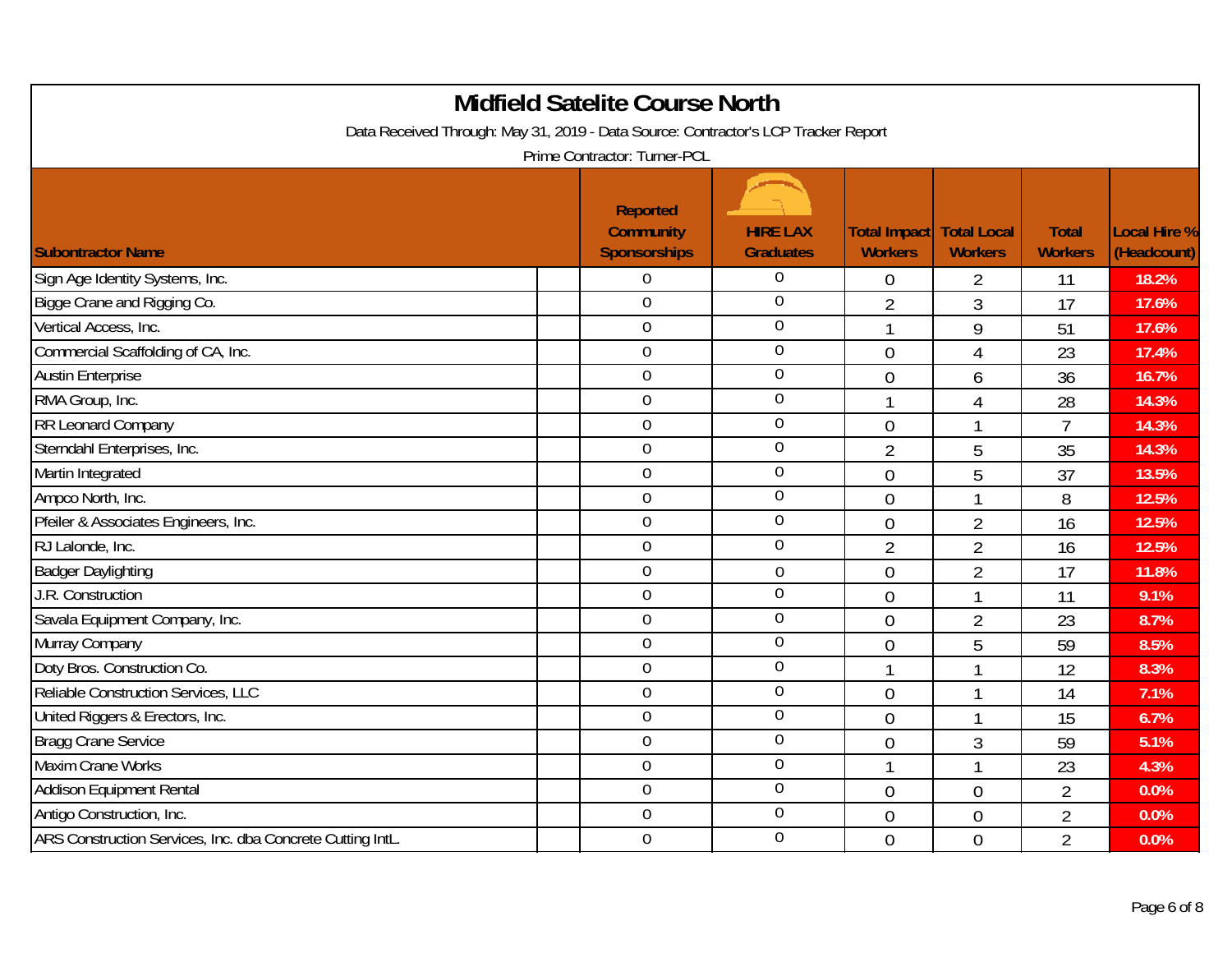| <b>Midfield Satelite Course North</b><br>Data Received Through: May 31, 2019 - Data Source: Contractor's LCP Tracker Report<br>Prime Contractor: Turner-PCL |                                                            |                                     |                                       |                                      |                                |                                    |  |  |  |
|-------------------------------------------------------------------------------------------------------------------------------------------------------------|------------------------------------------------------------|-------------------------------------|---------------------------------------|--------------------------------------|--------------------------------|------------------------------------|--|--|--|
| <b>Subontractor Name</b>                                                                                                                                    | <b>Reported</b><br><b>Community</b><br><b>Sponsorships</b> | <b>HIRE LAX</b><br><b>Graduates</b> | <b>Total Impact</b><br><b>Workers</b> | <b>Total Local</b><br><b>Workers</b> | <b>Total</b><br><b>Workers</b> | <b>Local Hire %</b><br>(Headcount) |  |  |  |
| Ayala Boring, Inc.                                                                                                                                          | 0                                                          | $\Omega$                            | $\mathbf 0$                           | $\mathbf 0$                          | 11                             | 0.0%                               |  |  |  |
| <b>BHC Crane, LLC</b>                                                                                                                                       | $\overline{0}$                                             | $\overline{0}$                      | $\overline{0}$                        | $\overline{0}$                       | 18                             | 0.0%                               |  |  |  |
| Cascade Drilling, LP                                                                                                                                        | $\boldsymbol{0}$                                           | $\theta$                            | $\overline{0}$                        | $\mathbf 0$                          | 5                              | 0.0%                               |  |  |  |
| Cell Crete Corporation Inc                                                                                                                                  | $\mathbf 0$                                                | $\overline{0}$                      | $\overline{0}$                        | $\overline{0}$                       | 8                              | 0.0%                               |  |  |  |
| Century Sweeping, Inc.                                                                                                                                      | $\overline{0}$                                             | $\overline{0}$                      | $\overline{0}$                        | $\overline{0}$                       | 3                              | 0.0%                               |  |  |  |
| Cindy Trump Inc., dba Lindy's Cold Planing                                                                                                                  | $\mathbf 0$                                                | $\mathbf 0$                         | $\overline{0}$                        | $\overline{0}$                       | $\overline{2}$                 | 0.0%                               |  |  |  |
| <b>Connor Concrete Cutting and Coring</b>                                                                                                                   | $\mathbf 0$                                                | $\mathbf 0$                         | $\overline{0}$                        | $\overline{0}$                       | 8                              | 0.0%                               |  |  |  |
| Crane Rental Service, Inc.                                                                                                                                  | $\overline{0}$                                             | $\overline{0}$                      | $\overline{0}$                        | $\mathbf{0}$                         | 40                             | 0.0%                               |  |  |  |
| D7 Consulting Inc.                                                                                                                                          | $\mathbf 0$                                                | $\mathbf 0$                         | $\mathbf 0$                           | $\overline{0}$                       | 6                              | 0.0%                               |  |  |  |
| Dean's Certified Welding, Inc.                                                                                                                              | 0                                                          | $\overline{0}$                      | $\overline{0}$                        | $\overline{0}$                       | 18                             | 0.0%                               |  |  |  |
| <b>DSM Construction Inc.</b>                                                                                                                                | 0                                                          | $\overline{0}$                      | $\theta$                              | $\overline{0}$                       | 1                              | 0.0%                               |  |  |  |
| FasTrack Rentals, Inc.                                                                                                                                      | 0                                                          | $\mathbf 0$                         | $\overline{0}$                        | $\mathbf{0}$                         | $\overline{2}$                 | 0.0%                               |  |  |  |
| Fine Grade Equipment, Inc.                                                                                                                                  | $\mathbf 0$                                                | $\overline{0}$                      | $\overline{0}$                        | $\overline{0}$                       | 11                             | 0.0%                               |  |  |  |
| G and S Mechanical USA, Inc.                                                                                                                                | $\overline{0}$                                             | $\overline{0}$                      | $\overline{0}$                        | $\mathbf{0}$                         | 5                              | 0.0%                               |  |  |  |
| G&F Concrete Cutting, Inc.                                                                                                                                  | 0                                                          | $\mathbf 0$                         | $\overline{0}$                        | $\overline{0}$                       | 1                              | 0.0%                               |  |  |  |
| Golden State Boring & Pipe Jacking, Inc.                                                                                                                    | 0                                                          | $\overline{0}$                      | $\overline{0}$                        | $\overline{0}$                       | $\overline{4}$                 | 0.0%                               |  |  |  |
| <b>Griffin Contract Dewatering, LLC</b>                                                                                                                     | 0                                                          | $\overline{0}$                      | $\overline{0}$                        | $\mathbf{0}$                         | 5                              | 0.0%                               |  |  |  |
| <b>Hydraulic Crane LLC</b>                                                                                                                                  | 0                                                          | $\overline{0}$                      | $\theta$                              | $\overline{0}$                       | $\overline{2}$                 | 0.0%                               |  |  |  |
| JLM Installation                                                                                                                                            | $\overline{0}$                                             | $\overline{0}$                      | $\overline{0}$                        | $\overline{0}$                       | 1                              | 0.0%                               |  |  |  |
| Karcher Firestopping, Inc.                                                                                                                                  | $\mathbf 0$                                                | $\boldsymbol{0}$                    | $\overline{0}$                        | $\boldsymbol{0}$                     | 1                              | 0.0%                               |  |  |  |
| Koppl Pipeline Services, Inc.                                                                                                                               | $\overline{0}$                                             | $\overline{0}$                      | $\overline{0}$                        | $\overline{0}$                       | 4                              | 0.0%                               |  |  |  |
| Matt Chlor, Inc.                                                                                                                                            | 0                                                          | $\overline{0}$                      | $\overline{0}$                        | $\overline{0}$                       | 3                              | 0.0%                               |  |  |  |
| MB Professional Service, Inc.                                                                                                                               | 0                                                          | $\mathbf 0$                         | $\overline{0}$                        | $\mathbf{0}$                         | 8                              | 0.0%                               |  |  |  |
| Mitsubishi Electric US, Inc.                                                                                                                                | 0                                                          | $\overline{0}$                      | $\overline{0}$                        | $\overline{0}$                       | $\overline{2}$                 | 0.0%                               |  |  |  |